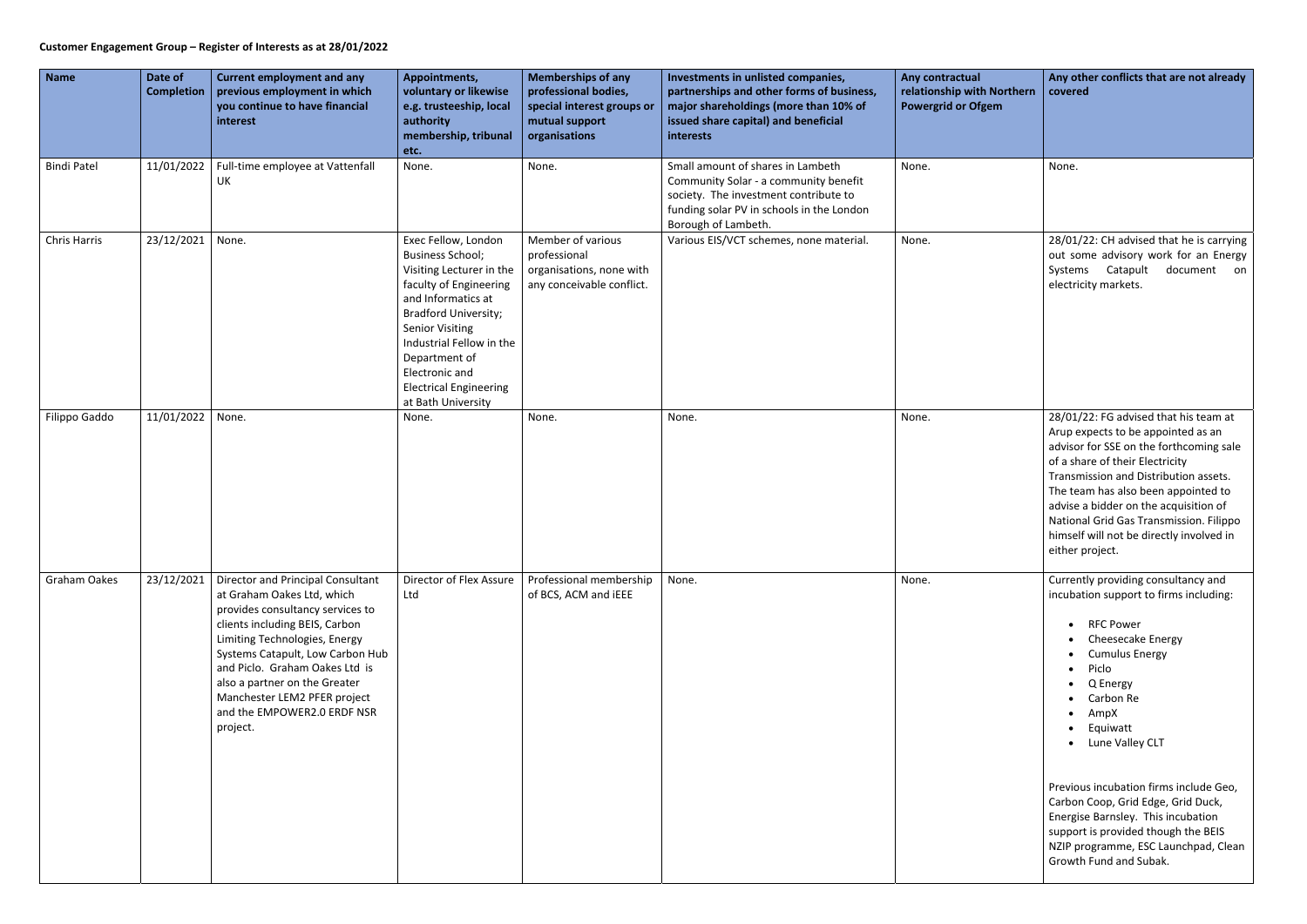| <b>Name</b>          | Date of<br><b>Completion</b> | <b>Current employment and any</b><br>previous employment in which<br>you continue to have financial<br>interest                                                                                                                                                               | Appointments,<br>voluntary or likewise<br>e.g. trusteeship, local<br>authority<br>membership, tribunal<br>etc.                                                                                                                                                                                                                                                                                  | <b>Memberships of any</b><br>professional bodies,<br>special interest groups or<br>mutual support<br>organisations | Investments in unlisted companies,<br>partnerships and other forms of business,<br>major shareholdings (more than 10% of<br>issued share capital) and beneficial<br>interests | Any contractual<br>relationship with Northern<br><b>Powergrid or Ofgem</b>                                                                                                                                                                                                                                                    | Any of<br>covere |
|----------------------|------------------------------|-------------------------------------------------------------------------------------------------------------------------------------------------------------------------------------------------------------------------------------------------------------------------------|-------------------------------------------------------------------------------------------------------------------------------------------------------------------------------------------------------------------------------------------------------------------------------------------------------------------------------------------------------------------------------------------------|--------------------------------------------------------------------------------------------------------------------|-------------------------------------------------------------------------------------------------------------------------------------------------------------------------------|-------------------------------------------------------------------------------------------------------------------------------------------------------------------------------------------------------------------------------------------------------------------------------------------------------------------------------|------------------|
| Henri Murison        | 19/02/2021                   | Northern Powerhouse Partnership<br>Ltd                                                                                                                                                                                                                                        | Science, Industry &<br>Translation<br>Committee (Royal<br>Society); Trustee, The<br><b>Factory Trust</b>                                                                                                                                                                                                                                                                                        | None.                                                                                                              | None.                                                                                                                                                                         | None.                                                                                                                                                                                                                                                                                                                         | Memb<br>None.    |
| Jenny Saunders       | 22/12/2021                   | None.                                                                                                                                                                                                                                                                         | None.                                                                                                                                                                                                                                                                                                                                                                                           | None.                                                                                                              | None.                                                                                                                                                                         | None.                                                                                                                                                                                                                                                                                                                         | None.            |
| Justin McCracken     | 06/01/2022                   | Deputy Chair of the Office of Rail<br>and Road (ORR)                                                                                                                                                                                                                          | None.                                                                                                                                                                                                                                                                                                                                                                                           | None.                                                                                                              | None.                                                                                                                                                                         | Chair of the Customer<br>Engagement Group.                                                                                                                                                                                                                                                                                    | None.            |
| Mike Kay             | 11/01/2022                   | Pension Trustee, Electricity North<br>West; Energy Networks Association<br>(advice on and drafting of the<br>implementation of the EU<br>Network); National Grid<br>(Administration of the Accelerated<br>Loss of Main Change Programme);<br>Ofgem (LCNI Expert Panel Advice) | Company Secretary,<br>Mayfield Close<br>Management<br>Company - not-for-<br>profit estate<br>management                                                                                                                                                                                                                                                                                         | Fellow of the IET; Fellow<br>of the RSA                                                                            | None.                                                                                                                                                                         | Consultant serving on<br>Ofgem's Network<br><b>Innovation Competition</b><br>Panel.                                                                                                                                                                                                                                           | None.            |
| <b>Patrick Smart</b> | 22/12/2021                   | Energy Networks Director,<br>Renewable Energy Systems Limited                                                                                                                                                                                                                 | None.                                                                                                                                                                                                                                                                                                                                                                                           | None.                                                                                                              | None.                                                                                                                                                                         | My employer is party to a<br>number of accepted<br>Northern Powergrid<br>connection offers for<br>commercial scale battery<br>energy storage<br>projects. Also, my<br>employer manages<br>renewable energy<br>generator assets on behalf<br>of clients that are party to<br>connection agreements<br>with Northern Powergrid. | None.            |
| Simon Pringle        | 19/12/2021                   | Project Rome Limited -<br>Management Consultancy in which<br>I own a 35% stake. NB Project<br>Rome also includes the Project<br>Rome Foundation which supports<br>community projects through the<br>donation of time and a percentage<br>of company profits.                  | Solutions for the<br>Planet CIC - NED of not<br>for profit focusing on<br>STEM skills for<br>disadvantaged<br>children; Veloheads -<br>Trustee of charity<br>providing alternative<br>education placements<br>for permanently<br>excluded children;<br>Leeds City Region LEP -<br>Board Member;<br>Associate Fellow of<br>Chatham House;<br>Honorary Professor -<br>University of<br>Edinburgh; | Fellow of the RSA.<br>Fellow of the RGS.                                                                           | 50% shareholders in 'The Sustainable<br>Business Practice' - a management<br>consultancy; 50% shareholder in 'Start<br>Music' - an early years music education<br>business.   | None.                                                                                                                                                                                                                                                                                                                         | None.            |

| Any other conflicts that are not already<br>Any contractual<br>relationship with Northern<br>covered<br><b>Powergrid or Ofgem</b>                                                                                                                                                                          |  |
|------------------------------------------------------------------------------------------------------------------------------------------------------------------------------------------------------------------------------------------------------------------------------------------------------------|--|
| Member of Flexibility First Forum.                                                                                                                                                                                                                                                                         |  |
| None.<br>None.                                                                                                                                                                                                                                                                                             |  |
| None.<br>None.                                                                                                                                                                                                                                                                                             |  |
| Chair of the Customer<br>None.<br>Engagement Group.                                                                                                                                                                                                                                                        |  |
| Consultant serving on<br>None.<br>Ofgem's Network<br><b>Innovation Competition</b><br>Panel.                                                                                                                                                                                                               |  |
| My employer is party to a<br>None.<br>number of accepted<br>Northern Powergrid<br>connection offers for<br>commercial scale battery<br>energy storage<br>projects. Also, my<br>employer manages<br>renewable energy<br>generator assets on behalf<br>of clients that are party to<br>connection agreements |  |
| None.<br>None.                                                                                                                                                                                                                                                                                             |  |
| with Northern Powergrid.                                                                                                                                                                                                                                                                                   |  |